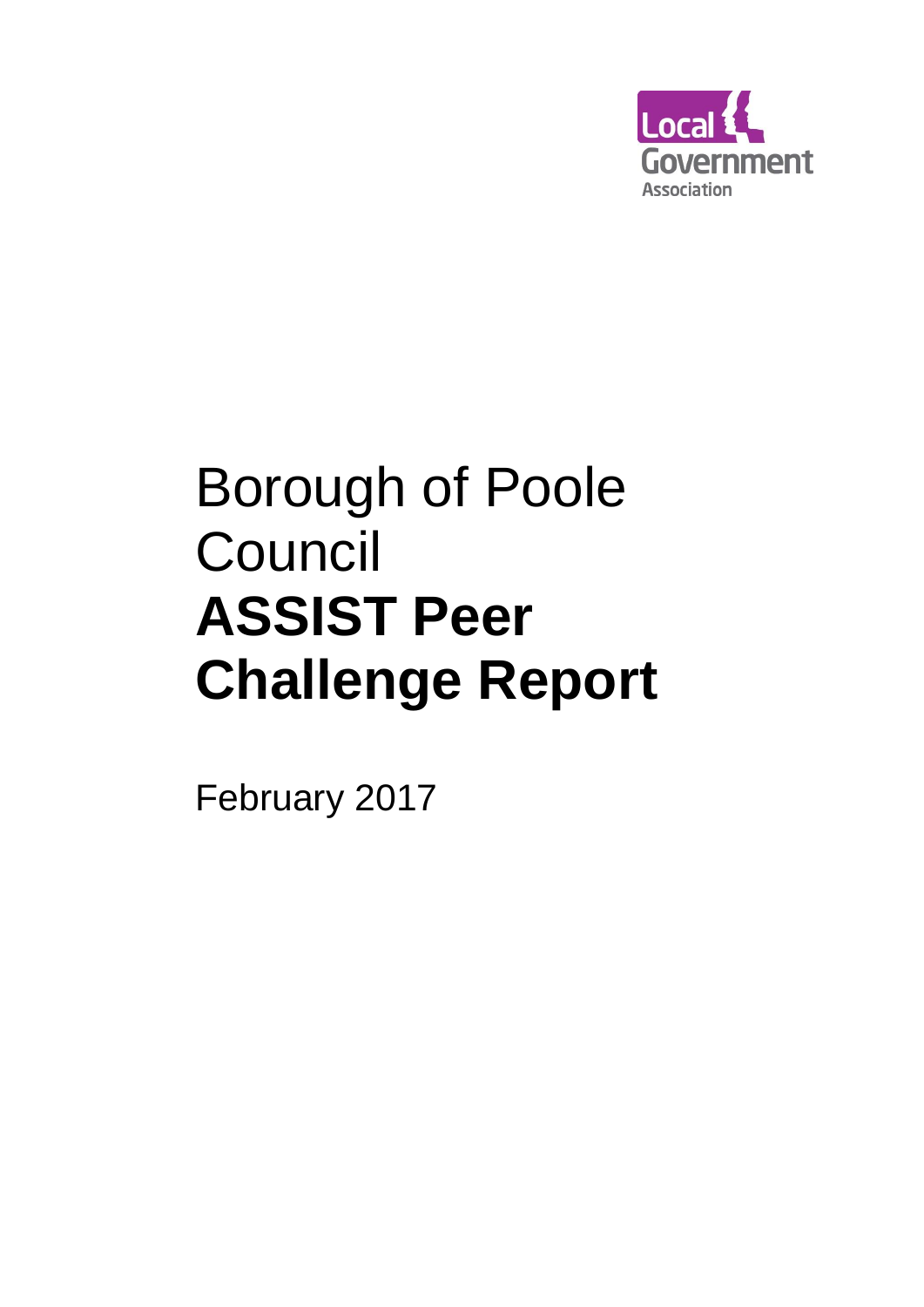## Report **Background**

Borough of Poole Council requested that the Local Government Association undertake a peer challenge in order to identify how effective Adult Social Care is in delivering services that reduce and delay the need for long term care and support.

ASSIST (Assessment, Support and Short term Interventions and Solutions Team) is the name for the new short term early help service in Borough of Poole. This service is made up of a number of teams which are now being brought together under the ASSIST umbrella, namely: Helpdesk, Short Term Assessment Reablement and Telecare Team (START), Brokerage, Business Support and ASC Finance.

The primary objective of ASSIST is to prevent as many cases as possible from escalating to the locality teams by utilising reablement, information and advice, linking to the voluntary sector, short term equipment provision and so on, effectively 'managing demand'.

Borough of Poole was one of 10 councils chosen to be part of a Local Government Association funded project under the Care and Health Improvement Programme (CHIP). The successful bid was made for short term funding for ASSIST and the £20,000 grant invested in a project manager (with project support) to a value of £15,000 in 2016/17 with £5,000 reserved for benchmarking and evaluation activity.

The peer challenge was commissioned by David Vitty, Head of Adult Social Care Services, who was the client for this work.

## **Scope**

- 1. The main focus of the Peer Challenge was to evaluate the effectiveness of the new ASSIST service and to consider the following questions:
	- Has the methodology used to implement ASSIST been effective?
	- In which areas have we made the most progress and which areas require more focus?
	- Are we doing enough to support Poole's voluntary sector in delivering outcomes for people with moderate and lower level support needs?
	- Are there any other areas which ASSIST could develop in the future to be more effective or successful?
- 2. A peer challenge is designed to help a council and its partners assess current achievements, areas for development and capacity to change. The peer challenge is not an inspection. Instead it offers a supportive approach, undertaken by friends – albeit 'critical friends'. It aims to help an organisation identify its current strengths, as much as what it needs to improve. But it should also provide it with a basis for further improvement.
- 3. The members of the peer challenge team were:
	- **Simon Pearce**, Director of Health and Adult Social Care, Royal Borough of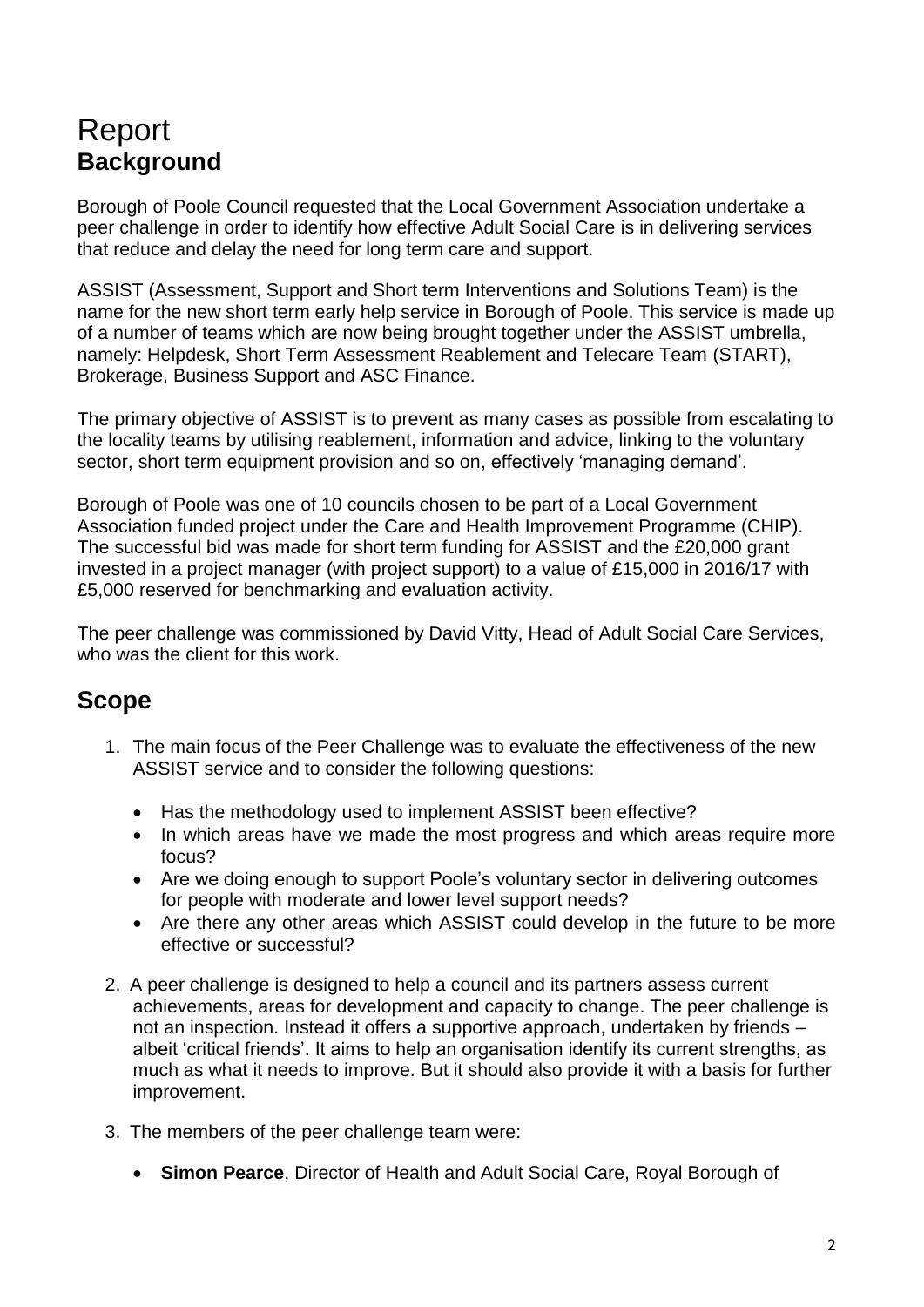**Greenwich** 

- **Cllr Philip Corthorne**, Cabinet Member for Social Services, Housing, Health & Wellbeing, London Borough of Hillingdon
- **Barbara Disney**, Service Manager, Strategic Commissioning Health, Adults & Community, London Borough of Tower Hamlets
- **Kate Linsky**, National Development Team for Inclusion & Chair of Heart n Soul
- **Kay Burkett**, Programme Manager, Care & Health Improvement, Local Government Association
- Case file audit carried out by **Oliver Mills**, Care & Health Improvement Adviser, Local Government Association
- 4. The team were on-site for three days from 31<sup>st</sup> January to 2 February 2017 with one member of the team undertaking a case file audit before we were onsite. The programme for the peer challenge included activities designed to enable members of the peer team to meet and talk to a range stakeholders. These activities included:
	- interviews with councillors and officers
	- focus groups and interviews with managers, practitioners, frontline staff and partners
	- reading documents provided by the council, including a self-assessment of progress, strengths and areas for improvement

The peer review team would like to thank everyone who participated for their open and constructive responses during the interviews. The team was made very welcome and would in particular like to thank Peter Courage, Business Change & Efficiency Manager and Fiona Stephens, Management Support Officer for their invaluable assistance in planning and undertaking the peer challenge.

5. Our feedback presentation to the council on the final day was attended by a range of officers and councillors, including the Leader of the Council. Feedback from the peer challenge covered headline messages and specific points under each of the questions set out in the scope. A discussion of the relevant issues also took place with Jan Thurgood, Strategic Director People Theme, David Vitty, Phil Hornsby, Service Unit Head of the Commissioning and Improvement Unit and Peter Courage. This report covers the points contained in the presentation.

#### **Headline Messages**

- 1. Implementation of ASSIST is supported by a strong project management approach that built on previous experience of smaller scale projects within Helpdesk and Business Support. The project team have added value and credibility to the experience of managers and staff involved in ASSIST due their experience and understanding of the business requirements and change processes. Governance of the project has been successfully managed through the ASSIST Board composed of stakeholders and an independent chair.
- 2. Staff are enthusiastic, motivated committed and are proud of the role of ASSIST in the context of challenging options for longer term care. Some staff felt the project has opened people's eyes to what is possible i.e. carrying out assessments and reviews over the telephone. There is a feeling by staff that Poole is forward thinking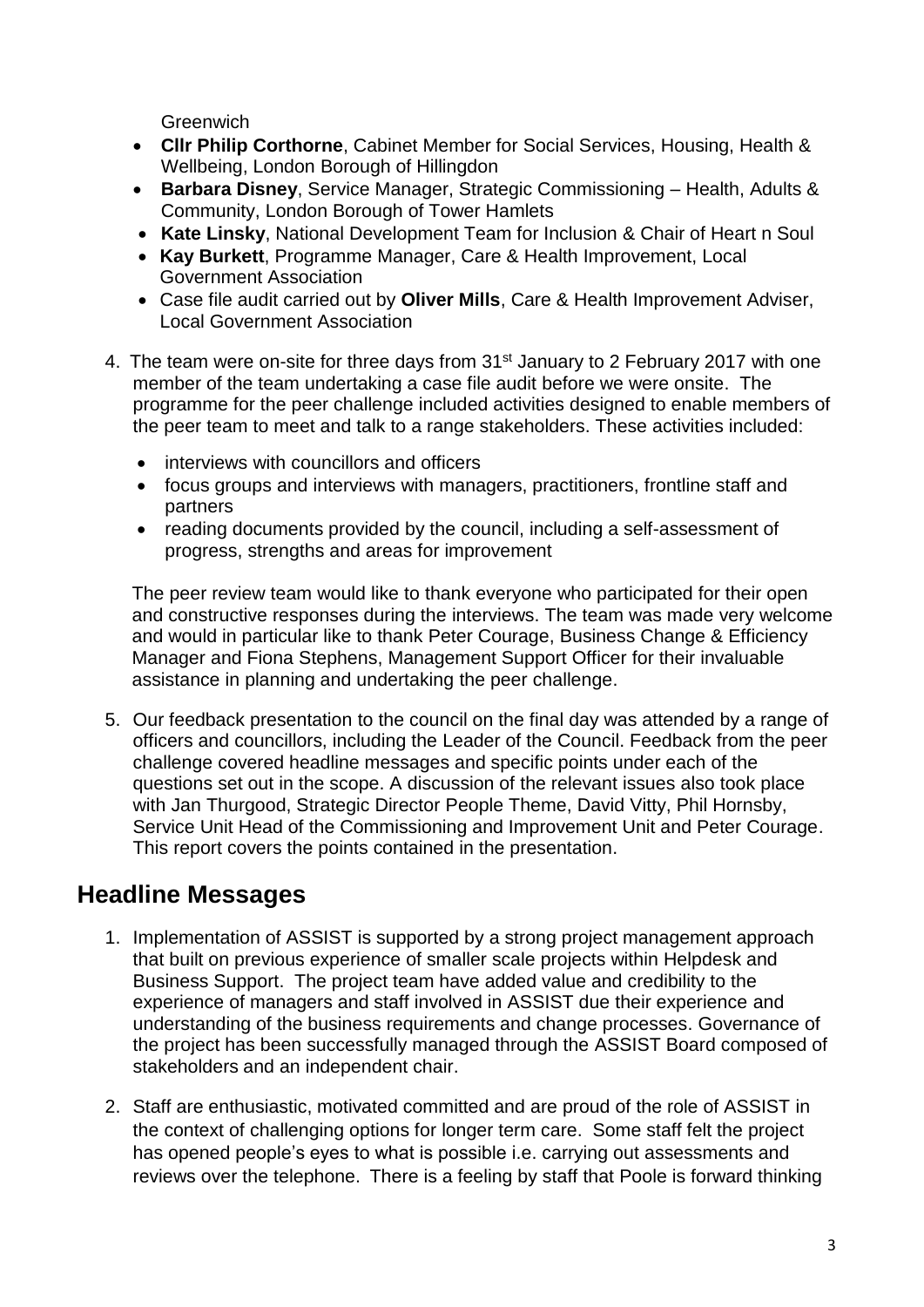around reablement which is changing the culture of care provision and moving to a more empowering model.

- 3. The peer team were provided with a range of case studies and testimonies about the growing ability through ASSIST to problem solve and the stronger links being developed with the community to meet lower level needs . These included the 'My Life My Care' website providing advice and information and the Poole Wellbeing Collaborative Knowledge Bank detailing wider opportunities available locally such Livability Holton Lee for wellbeing activities.
- 4. Evidence gathering needs to be more joined up and systematic to measure the impact of ASSIST. As well as organisational outcomes modelling needs to be done in relation to outcomes for people, such as; empowerment, health, quality of life, financial stability, benefits claimed or services accessed. Evidence gathering would need to be beyond the information and reporting that can be done with the introduction of the new case management system, 'Care Director'.
- 5. Two suggestions of ways to measure impact were put forward by the peer team and discussed whilst on-site. Firstly, a feasibility study to assess impact of START on Intermediate Care to help address some of the issues in the acute and preventive reablement service across health and social care whilst usefully feeding into the ongoing market reappraisal for domiciliary care. Secondly, development of a monitoring framework that measures wellbeing outcomes for individuals e.g. 'Outcome Star'. The framework could also be used for other commissioned and inhouse services such as care in the home and would give a broader picture of impact.
- 6. In the view of the peer team modelling will be important going forward to develop and improve linkages e.g. the proposed community hubs and referrals from Poole General Hospital that might impact on capacity within ASSIST. Modelling should also be scoped to pick up people who won't need statutory services and to help consider they can be directed effectively so they are not drawn in a direction that doesn't fit their needs. Additionally, more in depth analysis of the existing information could usefully target further prevention. For example, the re-referrals to the system, where it would be useful to identify the level of frequency and the previous outcomes.
- 7. Within a sphere of reduced funding there are ways in which to maintain strong links and a positive relationship with the voluntary sector in Poole that would be helped by developing a clear vision for the voluntary sector in conjunction with them. This would help shape their local offer and make any changes to funding more transparent with more time allowed for planning of the impact. There is enthusiasm from the voluntary sector to work with the council, and other partners, in the development of ASSIST.
- 8. Elected members are invited to visit ASSIST to learn more about the work of the team and prevention has been on the agenda in Overview and Scrutiny committee However, there is more to be done to communicate about ASSIST as it moves into the next stage of development.
- 9. Some people are less clear than others about what is contained within ASSIST and what it means for them, for example, some of the locality teams and voluntary sector partners. There are some good news stories to communicate, for example, within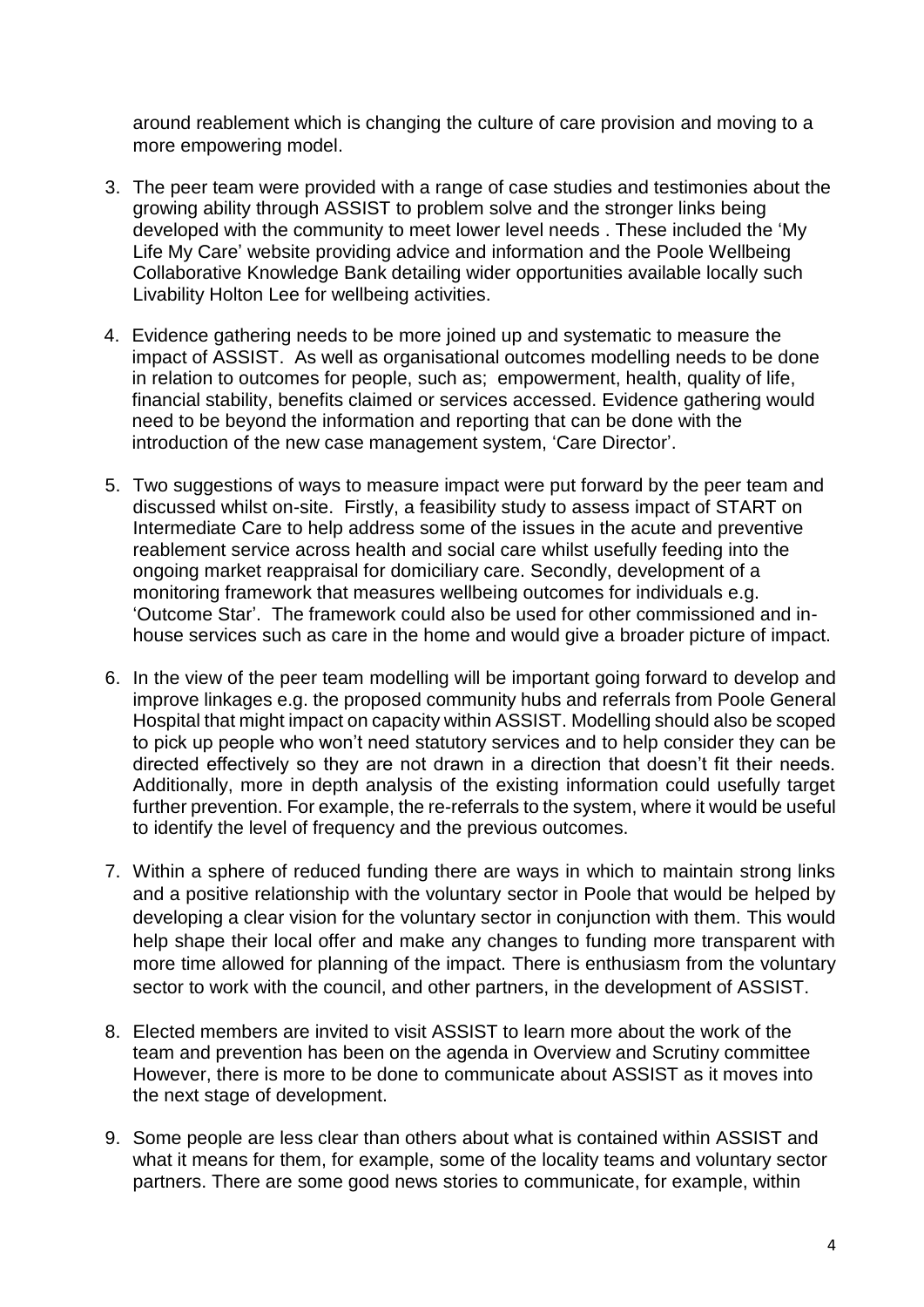START 65% of referrals were reabled with a sense that more can be done. Communication and engagement within and outside ASSIST and also to further prevention ambitions with partners in line with the shift to a more preventative agenda on a sub-regional level.

10.The impact of ASSIST on certain areas e.g. brokerage and assistive technology hasn't been felt yet and will require additional conversations. It has been recognised by the council that the end of Phase One of the project gives an opportunity to communicate more widely within and outside to promote ASSIST.

#### **Has the methodology used to implement ASSIST been effective?**

- 11.There has been a structured approach to the implementation of ASSIST with a clear phasing to this. Recruitment of additional visiting officers in order to take on the increased demand placed upon these roles indicates that information collected is acted upon. However, monitoring and evaluation is an area where improvement can be made. Measuring impact will determine to what degree the management of demand through early intervention and prevention will provide the benefits required for cost saving, as well as providing positive outcomes for local residents.
- 12.The role of the project team is highly regarded by staff. ASSIST staff confirmed that the project team sat with the teams to streamline and question why things were done a certain way and provided training, which was really helpful. Project management has worked well alongside other reorganisation and accommodation changes enabling a clear context for START, Helpdesk, Brokerage, Business Support and Finance to be placed under one service management post and create the delineation between 'short' and 'long term' services. There was recognition for the importance of the work untaken by the project team on process mapping to enable this to be understood. This provided a basis for communication between teams and helped to bring about the significant change of referral from Helpdesk to START.
- 13.ASSIST staff are keen for further training. The peer team noted that 23% of ASSIST referrals to START (October to December) result in no service required and additional training may reduce this number. Training may also be a useful vehicle to promote some of the more simple assistive technology items e.g. meds dispensers, rather than referrals going through to START. Ongoing training for staff will be necessary as the service develops including developing responses for people who don't fit into traditional provision of care and support services.
- 14.There is a new distinction between long and short term to help with managing demand. Staff are clear about how their area fits with ASSIST, even though it is early days and the impact of the changes have not been felt fully across the piece, for example, no-one has come through ASSIST to Brokerage yet, but this is expected to change.
- 15.There is scope to consider a more holistic response to Telecare, equipment and housing within ASSIST as it moves to the next phase of implementation. This would enable a more joined up approach to providing solutions for vulnerable people and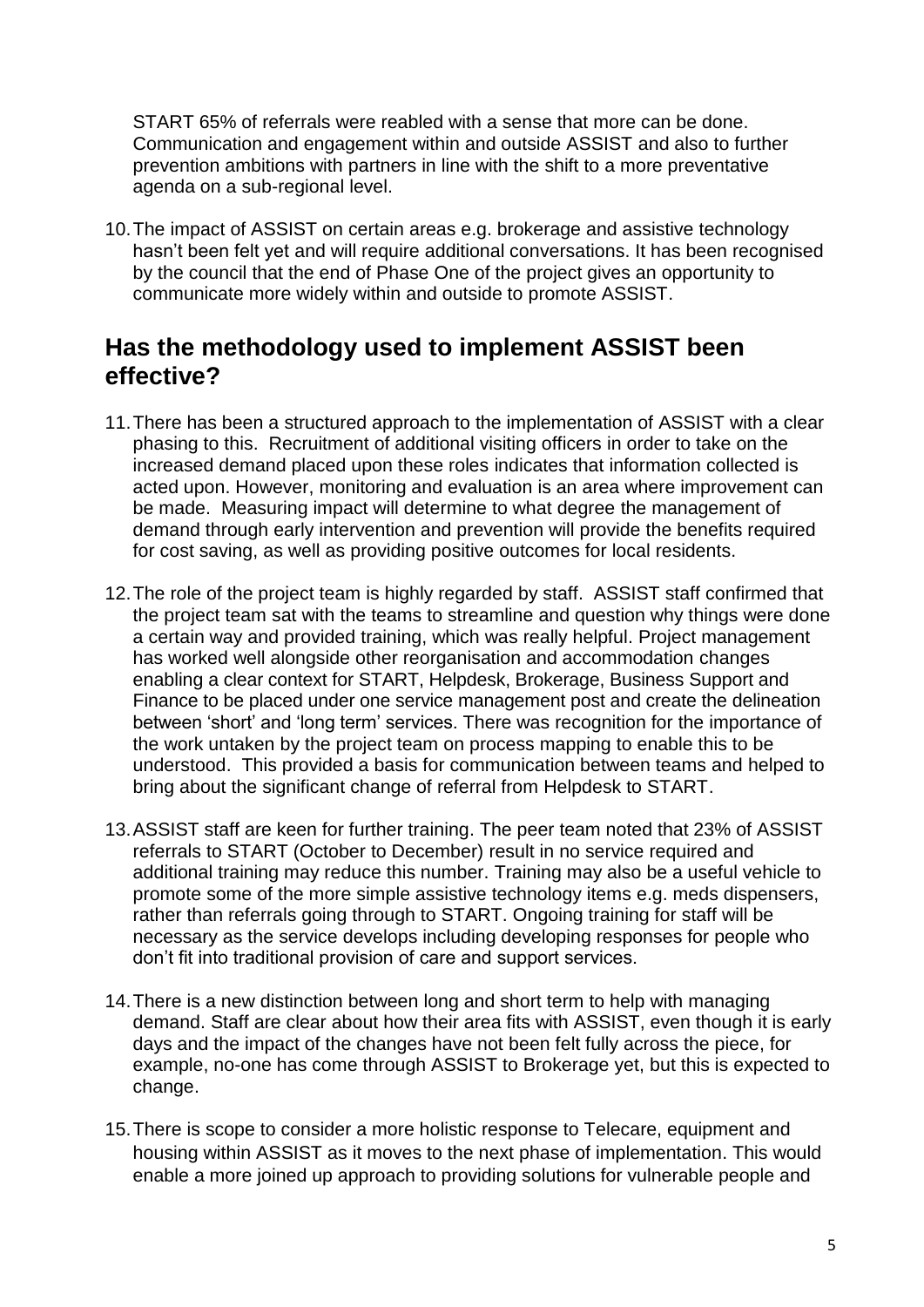their carers. The Lifeline Service and the associated single-handed lifting service provide good evidence of prevention and could be promoted more widely e.g. to selffunders.

16.Whilst the processes within ASSIST are clear there is a development opportunity to ensure that outcomes for individuals becomes a more dominant narrative in describing the impact of ASSIST. Individual examples of good person centred practice were cited, but this did not feel as systematised as the more operational management aspects of the service. The peer team understands that this will have more prominence in the next phase and suggests there are opportunities to have an embedded approach to the experience and involvement of customers e.g. through the 14 day follow up process, collection and use of case studies and personal stories.

#### **In which areas have we made the most progress and which areas require more focus?**

- 17.There is a clear understanding of the challenges of the market and the impact on ASSIST. In particular, the domiciliary care supply is an area the council is focused on due to the difficulties this presents for the rapid short term intervention model, reablement and pressures elsewhere in the care and health system. Joint procurement with Bournemouth Borough Council and Dorset Clinical Commissioning Grop and exploring locality based models are examples of the continuing work to develop strategies being taken by the council. The peer team noted the positive development of Extra Care Sheltered Housing, also the use of two bedroom flats for people with learning disabilities with an elderly parent/s.
- 18.Efficiency savings will be challenged by the "watering down" of the reablement offer due to the challenges within the market. The lack of capacity in the independent sector care market is resulting in START holding a number of interim care packages and reducing the available resources to focus more on reablement. The voluntary and community sector expressed a willingness to be involved in this sort of evaluation on a wider basis.
- 19.The potential of assistive technology (AT) and occupational therapy has yet to be embraced through START with less than 1% of referrals for AT going through START at present. This should be seen as a development opportunity to maximise work that has taken place to increase the range of provision available. Modelling of the costsavings of the Lifeline and quick lifts (including the impact of savings for the NHS) has been undertaken. The benefits of extending the use of AT to other groups has also been outlined e.g. for people with a learning disability. Earlier intervention of this type of service for people starting with dementia could help keep people at home for longer.
- 20.The two week ASSIST hold has been maintained as a key part of the design of the new system. Monitoring data that includes impact on the customer, could be used to assess whether this is the right period for the consumer, or whether delays in the system result in additional telephone calls being made to chase progress.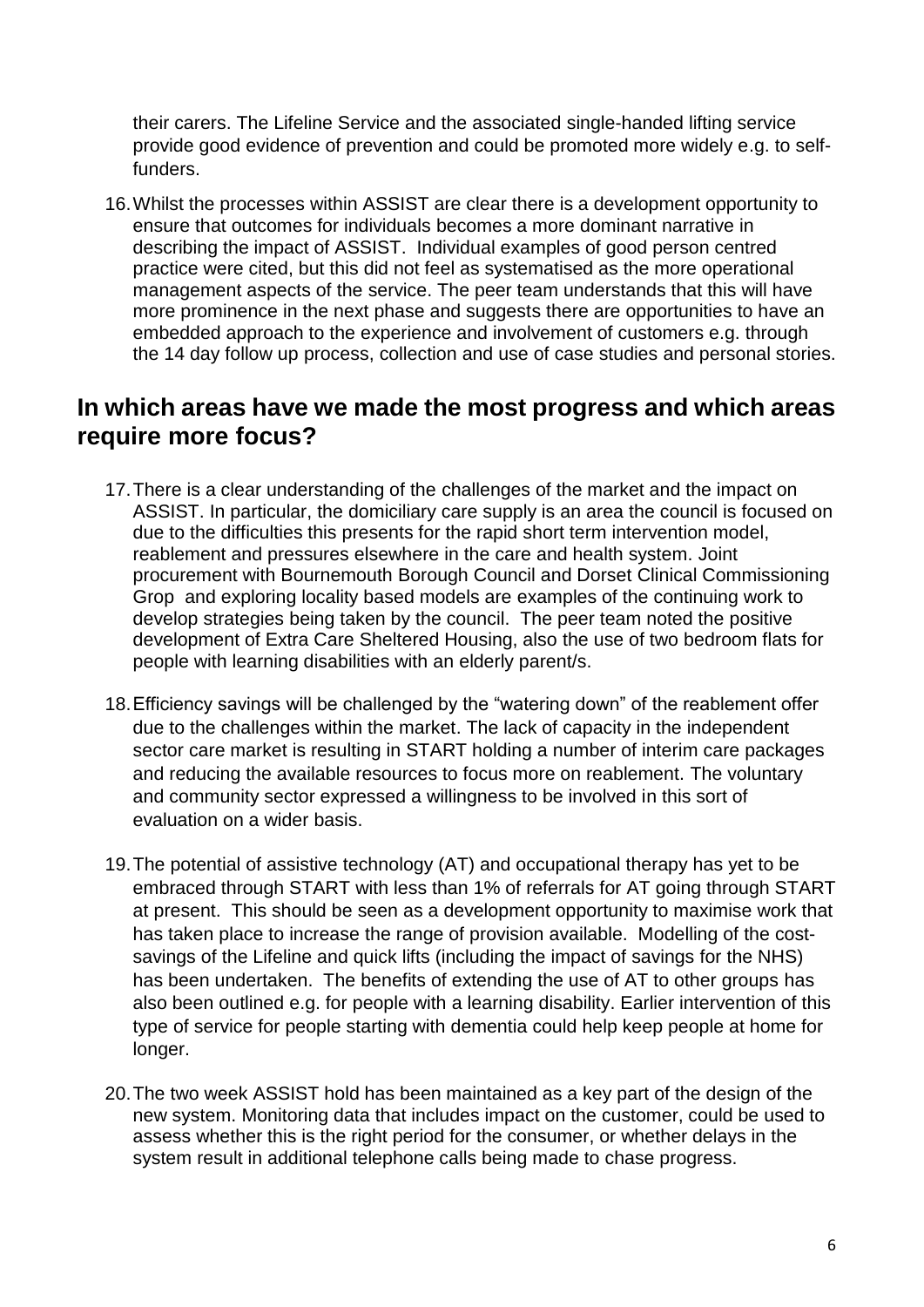- 21.Provision of information and advice is good with a range of methods available. My Life/My Care has the ability to capture 'hits' which could be useful in providing an evidence base for ASSIST if they could be broken down further. Creating links to My Life/My Care through Care Director later this year will be a helpful development. The Directory is being actively promoted with a planned timetable of training for social workers, including those that are hospital based. The Directory is purposely programmed to inform and direct people to think about the range of support available to meet their needs. This helpfully provides alternatives to high cost provision care homes e.g. by providing information on independent living and long-term condition support groups. It would be useful to clarify the updating programme for the Directory so any concerns about relevance do not undermine its use.
- 22.Fact sheets have been rebranded in conjunction with a range of people who use services and their carers. They are concise, clear and updated on a regular basis. They are available on the website, Visiting Officers take them on visits and there has been proactive work with GP practices for them to hold this information meaning there is an awareness of the fact sheets and their content with which to advise patients. There is also a useful Knowledge Bank run by the Wellbeing Collective.
- 23.Having a focus on alternatives to crisis payments is having a positive effect on resources and people's experiences. Work to create an intuitive IT system to record crisis cases and a focus on looking at alternative methods of support has helped to deliver a reduction in budget. There are many examples of the positive and pragmatic advice provided on grants, benefits and loans, along with information on how to access food banks etc. This approach has resulted in savings of 50% year on year since 2013/14.
- 24.There is a tension between ASSIST and Long Term Team resourcing regarding clarity for ASSIST holding its own short term cases and the capacity to do. Acknowledging the tension could be a positive in understanding and balancing the 'push, pull' of scarce resources. Further work on understanding the "customer journey" - which seems to be different for people with learning disabilities, carers and older people – could add some clarity to this understanding. In the next phase of development there is an opportunity to look at the complementary processes of the customer experience, inside and outside of ASSIST, as well as conversations with staff and partners to draw together suggestions and ideas for improvement. The peer team heard suggestions from staff about the scope for preventing people from accessing longer term support and also the need to reduce processes that are not 'lean'. As an example, there is potential for work with commissioners and providers to explore opportunities for screening and self-directed assessment. Work like this would also help to promote ASSIST and links with a wider range of providers.
- 25.Communication and engagement within and outside ASSIST is an area requiring development. This would need to include clarity about the possible impact for the Long Term Team e.g. how referrals are taken, the potential for impact on duty calls and how to best utilise the wealth of information held by Helpdesk staff – beyond the Directory to include the wider Knowledge Hub.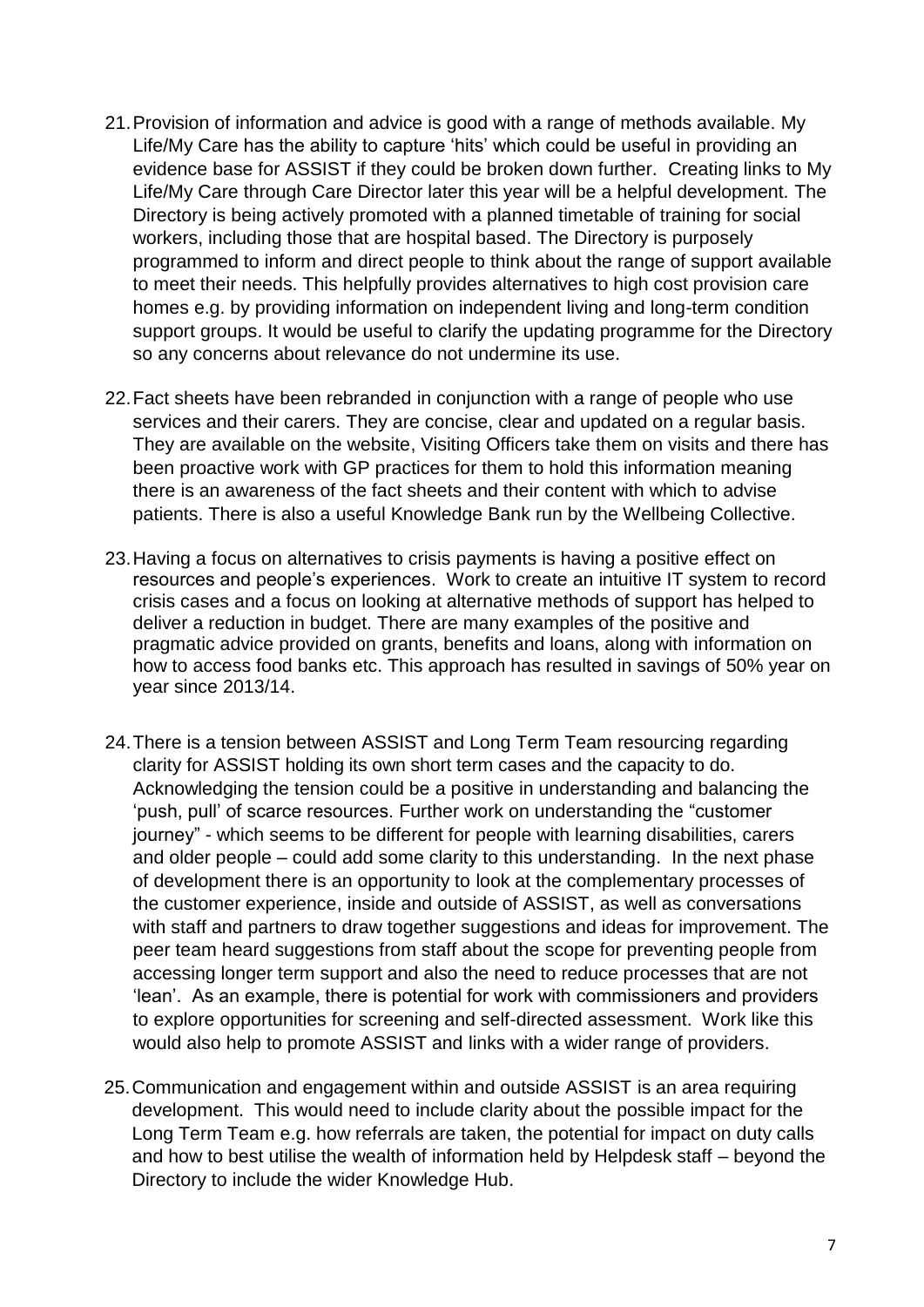- 26.If the Council wishes to pursue having an unique selling point of ASSIST to ensure awareness of it with the public - so it can be accessed for practical help and advice e.g. as a source of information on alternatives to residential care for self-funders and for people who use statutory services – it could consider the following points offered by the peer team. Develop ASSIST within a framework of interconnecting services rather than a linear line in one direction to help in communicating clearly its value. Consider modelling different ways of accessing ASSIST in addition to the phone route. Undertake further communication about ASSIST across the council to develop the involvement of key areas such as housing.
- 27.There is currently lack of clarity about where the six week review sits with potential for it to become a new assessment if it is placed within the long term team. Therefore, consideration should be given to it staying within START. An increase in the number of handoffs, rather than reducing them is a possibility if this key aspect of a person's journey is not clarified. Better data and information sharing between ASSIST and the long term team would be required to main the aspiration of people only needing to tell their story once.

#### **Are we doing enough to support Poole's voluntary sector in delivering outcomes for people with moderate and lower level support needs?**

- 28.There are some strong links with the VCS sector helped by the clear and constructive approach taken by council commissioners and a willingness by the VCS to develop these links further. The established and productive links between Poole & Bournemouth VCS could provide a road map for the future. There are the beginnings of involving the VCS in delivery with the 0.5 day a week post sited within ASSIST with staff expressing appreciation of the closer working relationship. The Knowledge Hub provides a wider community-based asset approach that could be key to reducing demand on services.
- 29.The Wellbeing Collaborative is having a positive impact on co-ordinating and mobilising volunteers to address loneliness e.g. through lunch clubs and volunteer befrienders. Its work with local large businesses like LV, Barclays and J P Morgan should help recruit more volunteers and increase the resources available. Social prescription through the Collaborative is starting to have a positive impact on people with moderate and lower level support needs e.g. social isolation. The number of referrals has risen by 25% in the second year of the scheme. The Collaborative have issued small grants to support local groups and organisations deliver support to fill identified gaps in provision..
- 30.The council has helped facilitate contact and understanding of clinical commissioning group (CCG) procurement processes for the Wellbeing Collaborative. This is a real strength and meets requirements of the Care Act (2014) to promote wellbeing. There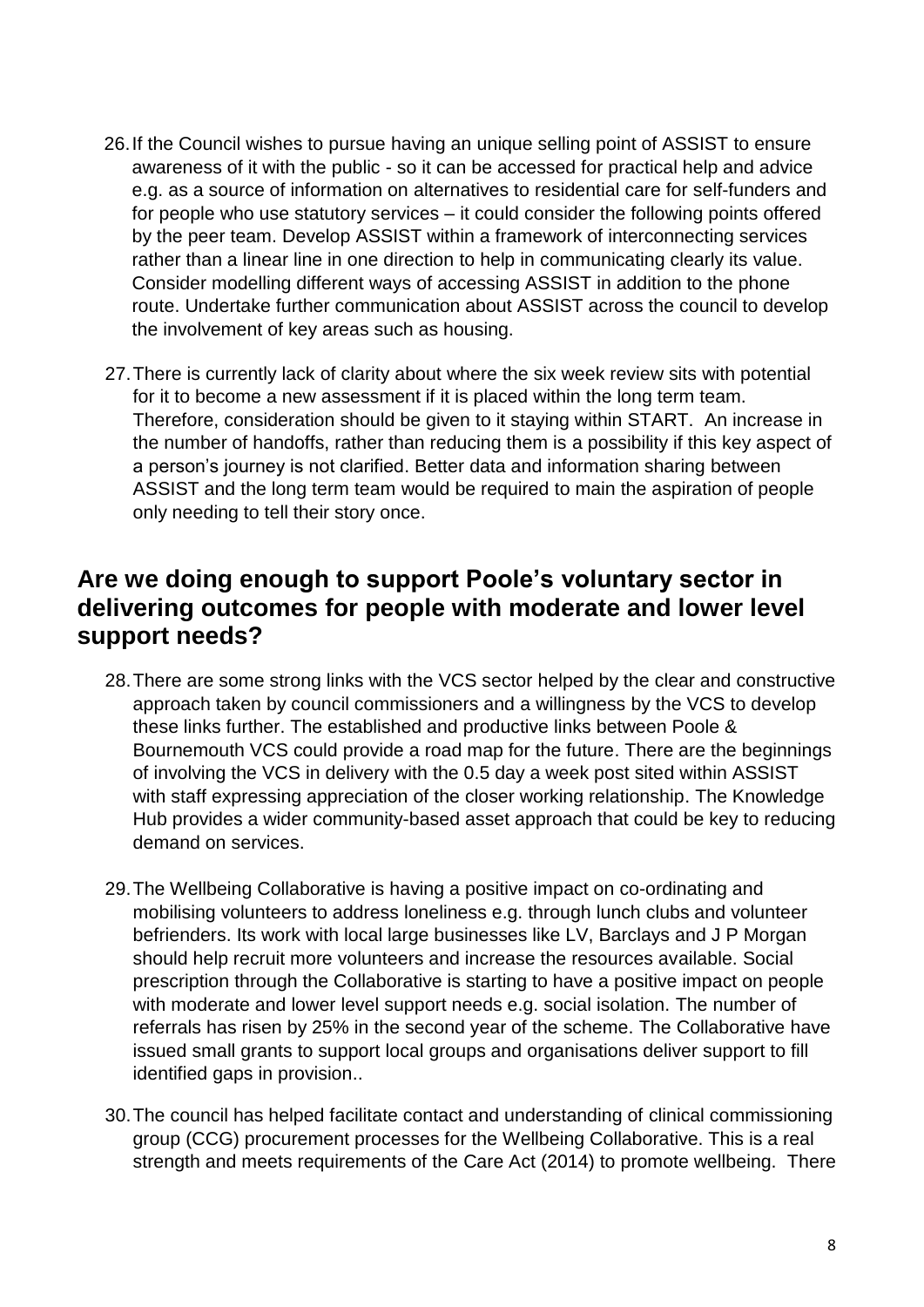is however a recognised challenge going forward to demonstrate the outcomes being achieved for sustainability purposes

- 31.There is an opportunity to work with the wider voluntary sector to understand their role in the customer journey, including other people at risk of social isolation, not just older people. The voluntary sector has expressed a willingness to help with monitoring and evaluation and this would be a useful aspect to consider. It will be important to plan with them for the long term; to manage expectations around what can be delivered within the resources available and the evidence of impact.
- 32.There is some further work to be done on clarifying links and input to ASSIST from the voluntary sector and other organisations such as, Faith Groups and social clubs.
- 33.Some areas to consider are; the new Discharge Hub, how the strategic, preventative aim of ASSIST can support Hospital discharge and sustainability. Particularly through Social Prescribing.

#### **Are there any other areas which ASSIST could develop in the future to be more effective or successful?**

The peer team recognises the areas highlighted during their visit for the future development and improvement of ASSIST and offers the following as areas to also note going forward:

- The Joint Services Board provides a good platform for strategic direction
- The new Joint Head of Service role with Bournemouth enables sharing of best practice
- Develop strategic approach to engagement with partners, local communities and resources and also to further prevention ambitions with partners in line with the shift to a more preventative agenda on a sub-regional level.
- In the next phase of ASSIST development consider the implications for local systems of the Sustainable Transformation Plan (STP), Clinical Services Review and Prevention at Scale opportunities
- Explore stronger links with local communities, community development and faith groups as part of your prevention ambitions
- Consider greater use of digital technology e.g. an ASSIST app
- Make better use of data/statistics of impact of ASSIST to understand what it does to inform future investment
- Work to make sure people using statutory services get the benefits from ASSIST's community knowledge and connections
- Explore the possibility of ASSIST supporting people with mild to moderate mental health needs
- Explore participation as part of Phase 2
- Create opportunities to enable staff teams to be more creative and innovative in developing support plans/care packages